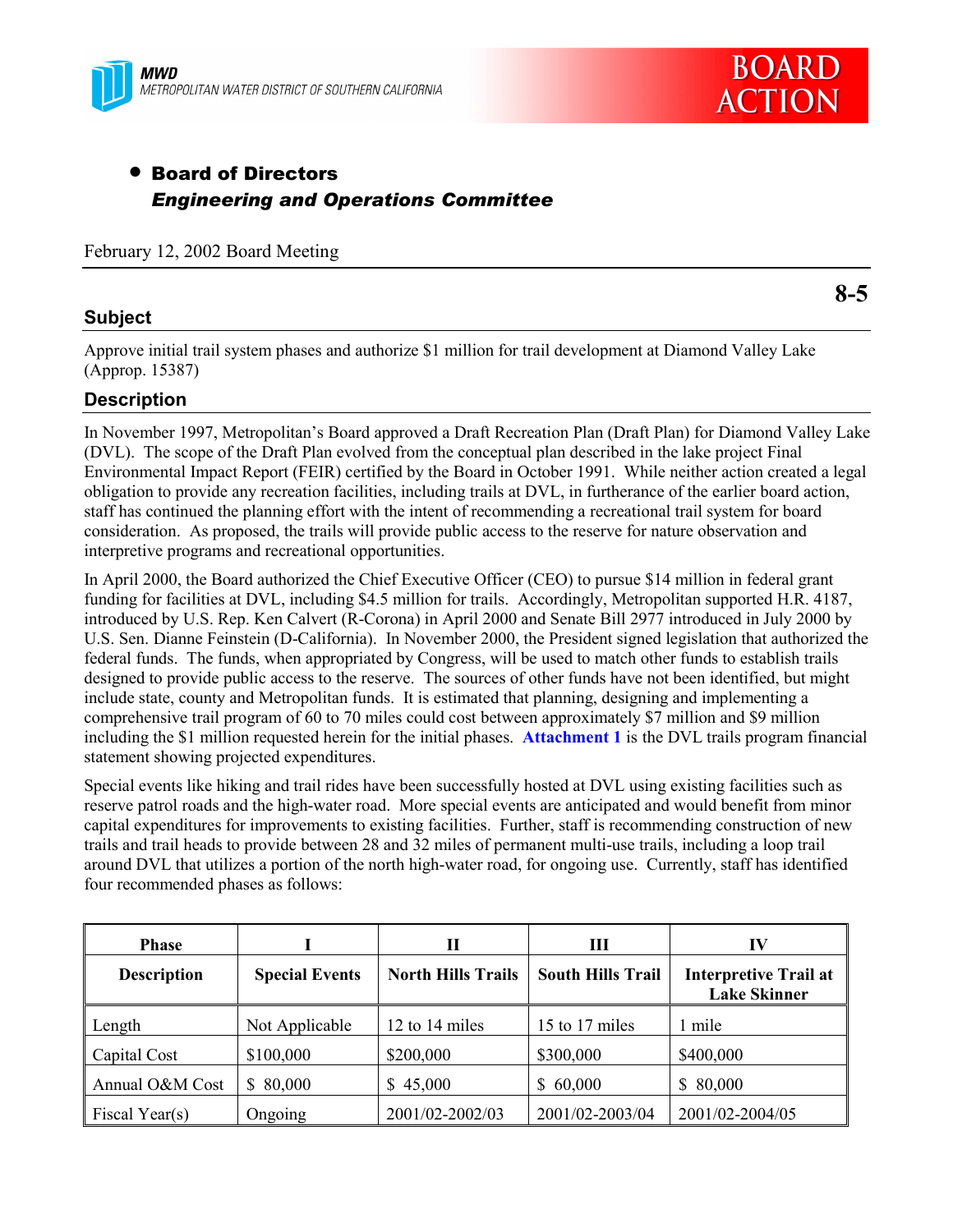Most of the proposed special event improvements will also assist in the completion of the planned North Hills trails. The North Hills trail alignment will take advantage of existing construction roads in the hills north of the lake for multi-use trails. These trails will connect the east recreation area with the west recreation area. Like the North Hills trails, the South Hills trail utilizes existing roads, including the patrol road along the San Diego Canal, and fire breaks to the greatest extent possible. However, the alignment of this trail may require some acquisition of easements and right-of-way. The Interpretive Trail at Lake Skinner will utilize little existing roadway and requires construction of new trail segments. The trail will be accessible to all levels of hikers and fully compliant with the Americans With Disabilities Act for access by the handicapped. The accessibility requirements make this trail relatively expensive to design, construct and maintain.

While much of the trail construction will take place in out years, funding is needed this fiscal year for planning and possible right-of-way and easement acquisition. The special event-phase requires minor construction, primarily for trailhead improvements such as signage, parking areas, and sanitation facilities. Trailheads on the other trails may need similar improvements as well as benches, gates and water troughs for equestrian use. Potential improvements to trails include grading, cutting, importing cover such as gravel, drainage structures like pipe and box culverts, fencing and, for the Interpretive Trail at Lake Skinner trail, a concrete/asphalt surface, a boardwalk and railing.

Metropolitan has partnered with the Riverside County Regional Park & Open Space District on special events and the trails program. Additionally, Metropolitan is working with the California Department of Parks and Recreation, which has been especially helpful in providing on-site technical expertise on trail alignments. Since much of the trail system will be developed in the reserve, Metropolitan will coordinate trail planning, design and implementation as well as operations and maintenance with the Reserve Management Committee, the agency that manages the reserve. The annual operations and maintenance (O&M) cost for Phases I through IV is estimated at \$265,000. The sanitation requirements for the trails will be included in the sanitation plan being developed for DVL.

**Attachment 2** is a location map showing the approximate alignments of the initial phases of the trail system.

## **Policy**

Prior Board action (March 10, 2001: M.I. 44423) approving in concept, a multi-phase trail program resulting in a comprehensive system providing 60 to 70 miles of multi-use trails. Metropolitan Water District Administrative Code ß 5108: Capital Project Appropriation

## **California Environmental Quality Act (CEQA)**

CEQA determination for Option #1:

Metropolitanís Board of Directors certified the Final Environmental Impact Report (FEIR) for the DVL project (formerly the Eastside Reservoir Project) in October 1991, and, subsequently, the Supplemental EIR (SEIR), and Addendum Nos. 1 through 6 to the FEIR. The Board also approved at that time the Findings of Fact, the Mitigation Monitoring and Reporting Program, the Statement of Overriding Considerations, and the DVL project. In January 2002, Addendum No. 7 to the FEIR for the DVL project was prepared to evaluate the planning and development of the proposed initial trail system. A copy of Addendum No. 7 is available in the Executive Secretary's Office for review.

CEQA and the State CEQA Guidelines require the preparation of an addendum to a previously certified EIR if changes or additions are necessary but none of the conditions described in Section 15162 of the State CEQA Guidelines calling for the preparation of a Subsequent EIR have occurred (Section 15164 of the State CEQA Guidelines). The proposed modifications to the DVL project also do not meet any of the conditions requiring the preparation of a Supplement to an EIR (State CEQA Guidelines, Section 15163). Instead, the proposed modifications require only minor changes or additions to the evaluation in the certified FEIR to make it adequate under CEQA. None of the proposed modifications are anticipated to result in significant adverse impacts beyond those impacts already disclosed in the original FEIR.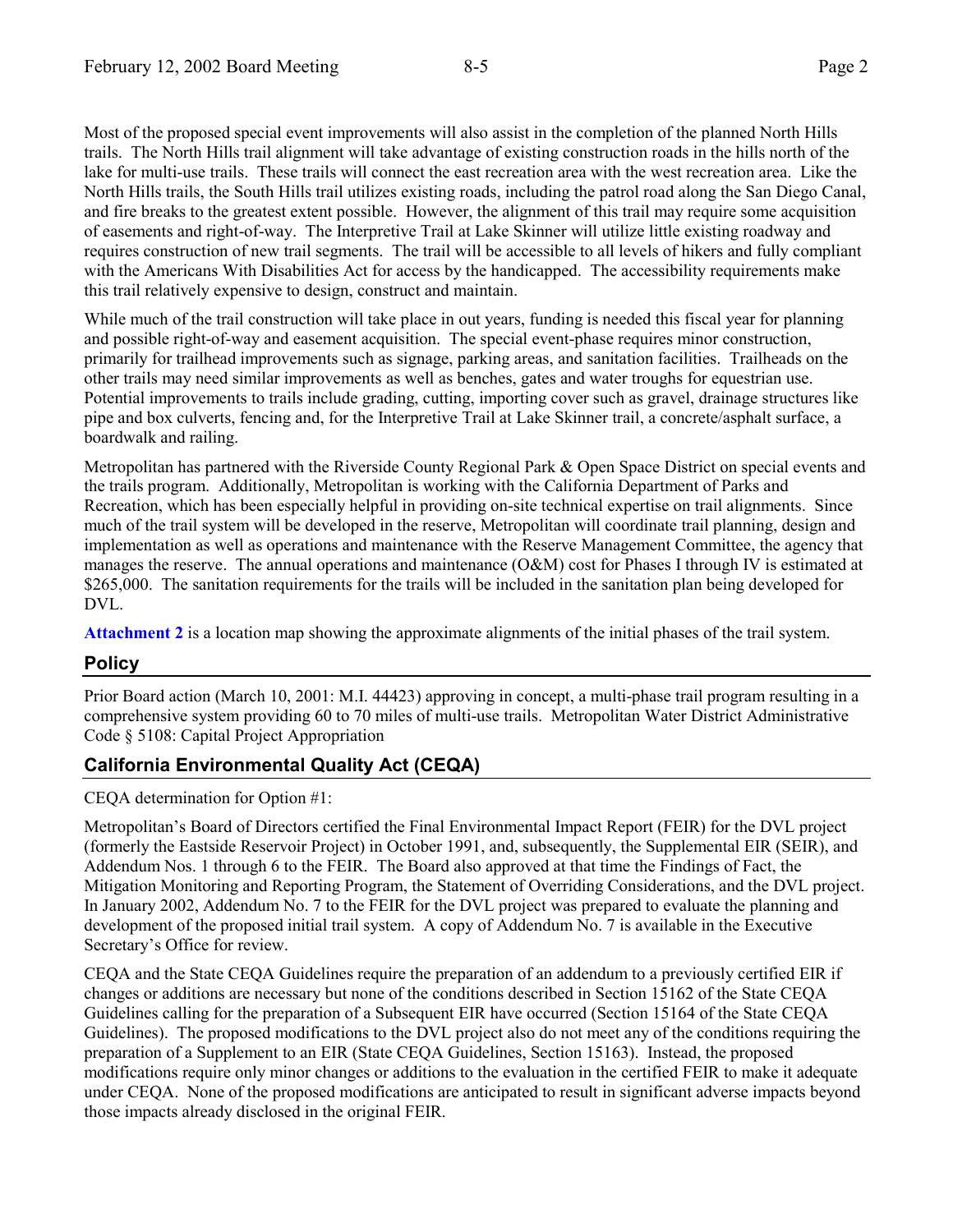The CEQA determination is

- 1. Consider the information contained in Addendum No. 7 with the FEIR, the SEIR, and Addendum Nos. 1 through 6 to the FEIR and find that there is no substantial evidence that the proposed modifications to the DVL project will create any new significant impacts; and
- 2. Certify Addendum No. 7.

CEQA determination for Option #2:

None required.

## **Board Options/Fiscal Impacts**

#### **Option #1**

Adopt the CEQA determination and

- a. Approve an initial trail system at DVL and Lake Skinner providing 28 to 32 miles of multi-use trails, including a loop trail around DVL.
- b. Appropriate \$1 million in non-budgeted funds for planning, designing and implementing the early phases of the trails program.
- c. Delegate to the CEO the authority to award contracts exceeding \$250,000, but not to exceed \$500,000 for planning, designing and implementing the early phases of the trails program.

**Fiscal Impact:** \$1 million of non-budgeted CIP funds under new Appropriation 15387, with an annual O&M cost of \$265,000. If the board approves this recommendation, the FY 2001/02 CIP expenditure plan will be adjusted as required. Public Law No. 106-500 (S. 2977-Feinstein) authorized \$14 million matching funds for DVL, of which \$4.5 million was identified for trails. To date, no funds have been appropriated by Congress.

*for*

### **Option #2**

Defer action **Fiscal Impact:** None

### **Staff Recommendation**

Option #1

-Schreder *Roy L. Wolfe*

1/28/2002 *Date*

*Manager, Corporate Resources*

1/29/2002

*Ronald R. Gastelum Chief Executive Officer* *Date*

**Attachment 1–Financial Statement** 

**Attachment 2-Location Map** 

BLA #1434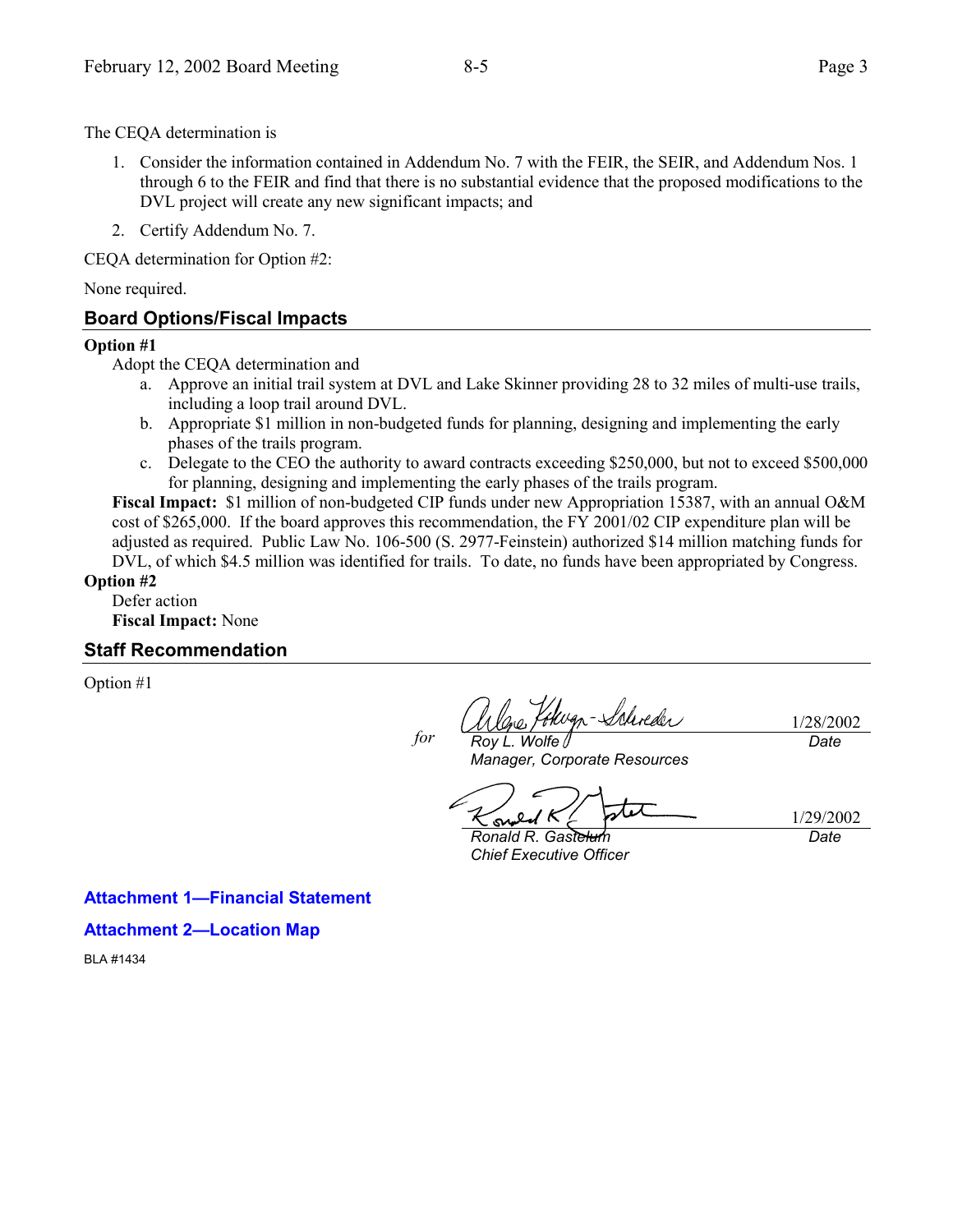# **Financial Statement for Diamond Valley Lake Trails Program**

A breakdown of Board Action No. 1 for Approp. No. 15387 for planning, designing, and implementing the initial phases of the trails program is as follows:

|                                                          | <b>Board Action</b><br><b>No. 1</b><br>(Feb. 2002) |
|----------------------------------------------------------|----------------------------------------------------|
| Labor                                                    |                                                    |
| Design and Specifications                                | 20,000                                             |
| Owner Costs (Program Management, Bidding<br>Process)     | 100,000                                            |
| Metropolitan Forces Trail and Trail-Head<br>Construction | 180,000                                            |
| Materials and Supplies                                   | 185,000                                            |
| Incidental Expenses                                      | 5,000                                              |
| Equipment Use                                            | 10,000                                             |
| Contracts (Handicap-Accessible Trail at Lake Skinner)    | 400,000                                            |
| <b>Remaining Budget</b>                                  | 100,000                                            |
| <b>Total</b>                                             | 1,000,000                                          |

# **Funding Request**

| <b>Program Name:</b>                                  | Diamond Valley Lake Trails Program                                                      |                             |                      |  |
|-------------------------------------------------------|-----------------------------------------------------------------------------------------|-----------------------------|----------------------|--|
| <b>Source of Funds:</b>                               | Construction Funds (possibly General Obligation, Revenue Bonds, Pay-As-<br>You-Go Fund) |                             |                      |  |
| <b>Appropriation No.:</b>                             | 15387                                                                                   | <b>Board Action No.:</b>    |                      |  |
| <b>Requested Amount: (for</b><br>Phases I through IV) | \$1,000,000                                                                             | <b>Capital Program No.:</b> | N/A                  |  |
| <b>Total Appropriated</b><br>Amount:                  | \$1,000,000                                                                             | Capital Program Page No.:   | N/A                  |  |
| <b>Total Program Estimate:</b>                        | $$7,000,000$ -<br>\$9,000,000                                                           | <b>Program Goal:</b>        | C – Customer Service |  |